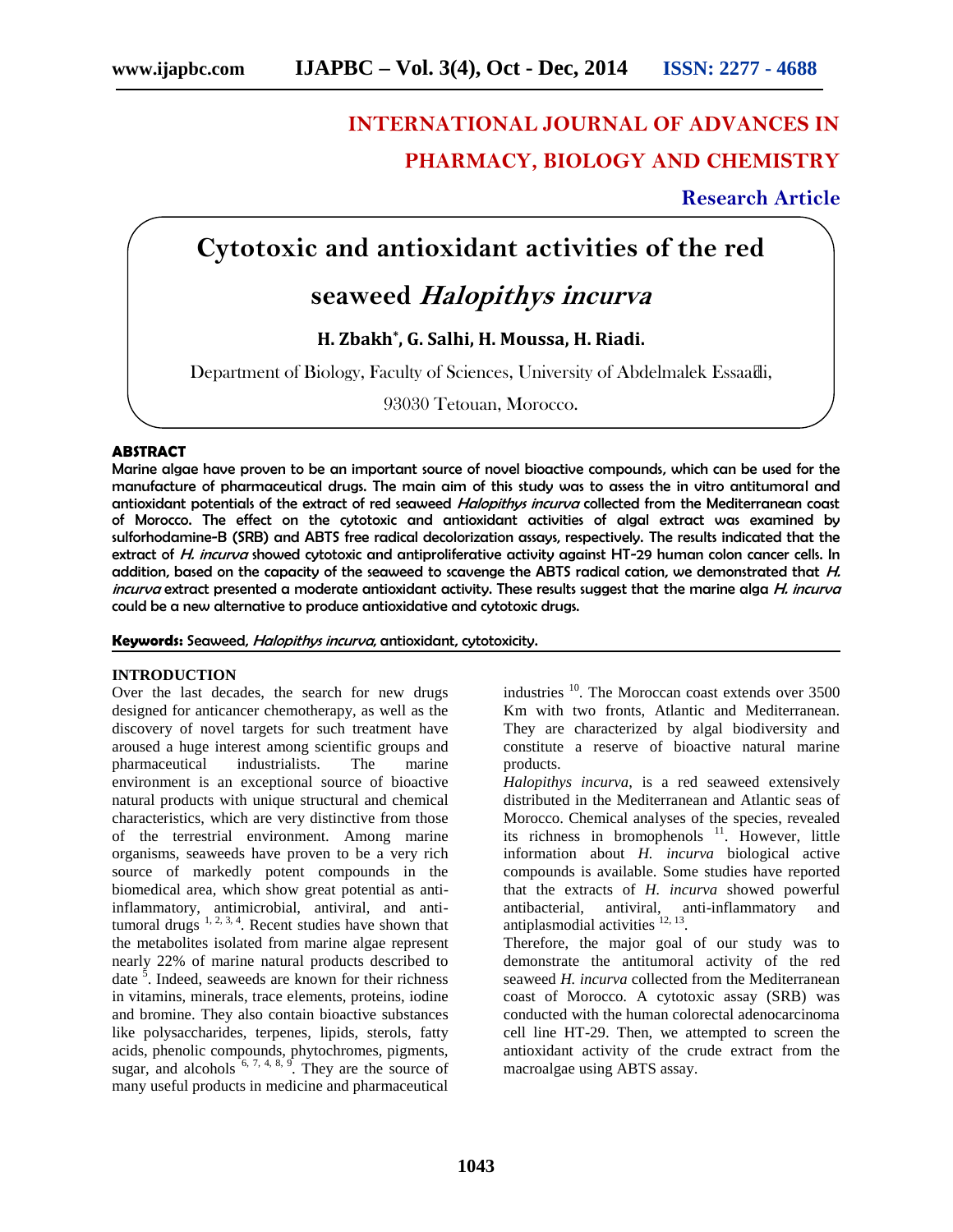#### **MATERIALS AND METHODS**

#### **Chemicals and reagents**

Ethanol, acetone and methanol were obtained from Merck (Darmstadt, Germany). 2, 2-azino-bis (3 ethylbenzothia-zoline-6-sulfonic acid) diammonium salt (ABTS) and 6-hydroxy-2, 5, 7, 8tetramethylchroman-2-carboxylic acid (Trolox) were purchased from Sigma Chemical Co. (St. Louis, MO, USA). Potassium persulfate were procured from Fluka Chemical Co. (Buchs, Swizerland) and sulforhodamine-B (SRB) was purchased from Sigma- Aldrich (Taufkirchen, Germany).

#### **Seaweed material**

Samples of *Halopithys incurva* (Hudson) Batters 1902 (Phylum Rhodophyta, class Florideophyceae, order Ceramiales, family Rhodomelaceae) were collected by hand from the northern Mediterranean coast of Morocco, during the summer of 2007 (Ksar sghir 35°50'52.58"N, 5o33'39.04"W). The algae specimens were washed with sterile seawater, and epiphytes, the associated debris and necrotic parts were removed. Voucher specimens of all tested species were deposited in the herbarium of the Laboratory of Applied Algology-Mycology, Department of Biology, Faculty of Sciences, Abdelmalek Essaâdi University, 93002 Tetouan, Morocco.

#### **Preparation of extract**

Shade-dried specimens of *H. incurva* (150 g) were ground and extracted with acetone/MeOH (1:1, 2L). After filtration, the solution was then evaporated under reduced pressure to obtain a residue, which was partitioned between acetone and ethanol. The organic layer was evaporated to dryness to give an extract. The residue was weighed and stored in sealed vials in a freezer at -4°C until being tested. Before biological screening, organic extracts were dissolved in 2% dimethylsulphoxide (DMSO).

#### **Cell culture**

HT-29 human colon carcinoma cells were obtained from ATCC (American Type Culture Collection) and cultured in McCoy's medium supplemented with 10% heat-inactivated fetal bovine serum (FBS), 100 U/ml penicillin and 100  $\mu$ g/ml streptomycin. The cells were then incubated at 37°C in a humidified atmosphere of 95% air and 5%  $CO<sub>2</sub>$ .

#### **Sulforhodamine B assay**

The growth of HT-29 cancer cell lines was measured using the sulforhodamine B  $(SRB)$  assay  $^{12}$ . Cells were seeded at their optimal cell density (5000 cells/well) into a 96-well microtiter plate and were incubated overnight to allow cell attachment. They

were then treated with various concentrations of *C. usneoides* extract (6.25, 12.5, 25, 50 and 100 µg/ml). Plates were incubated at  $37^{\circ}$ C,  $5\%$  CO<sub>2</sub> and 100% humidity for 48 and 72 hours. The cells were fixed with TCA by gently adding 50 µl TCA (50%) to each well for 1 h at 4°C, and processed as described in the literature <sup>14</sup>.

#### **ABTS radical scavenging activity**

The antioxidant activity was examined by ABTS free radical decolorization assay described by Re *et al.,* 1999  $15$  with a slight modification.

ABTS was dissolved in water to a 2.9 mM concentration. ABTS radical cation  $(ABTS^*)$  was produced by reacting ABTS stock solution with 0.98 mM potassium persulfate (final concentration) and kept in the dark at room temperature for 18 h before use. For the study of the algal extract, the solution was diluted with ethanol to obtain the absorbance of  $0.7 \pm 0.2$  units at 734 nm. To determine the scavenging activity, 100 µl ABTS reagent was added to 90 μL of EtOH and 10 μl of different concentrations of seaweed extract. The absorbance, monitored for 6 min, was measured spectrophotometrically at 734 nm and equilibrated at 30°C using a microtitre plate reader. Trolox was used as reference standard and the percentage inhibition of the sample was calculated by the following equation: % Inhibition =  $[(A_0 - A_1)/A_0] \times 100$ 

 $A_0$  expresses the absorbance of control;  $A_1$  expresses the absorbance of the tested seaweed extract. The ABTS radical anion-scavenging assay was expressed as Trolox equivalent (TE).

#### **RESULTS AND DISCUSSION**

The SRB assay was used to investigate the potential cytotoxic effects of *H. incurva* extract on HT-29 cell line, where the cells were treated at increasing concentrations up to 200 μg/ml for 48 and 72 hours. *H. incurva* extract exhibited a dose- and time dependent inhibitory effect on the HT-29 cancer cell growth (IC50 value were 88.26 µg/ml and 77.62 µg/ml, respectively after 48 and 72 h of incubation). As seen in Figure 1, increased concentration of *H. incurva* extract (0-200 μg/ml) markedly suppressed proliferation of HT-29 cells. At the low/moderate dosage, the algal extract exhibits a weak activity; whereas at higher concentrations, strong cytotoxic activity is observed.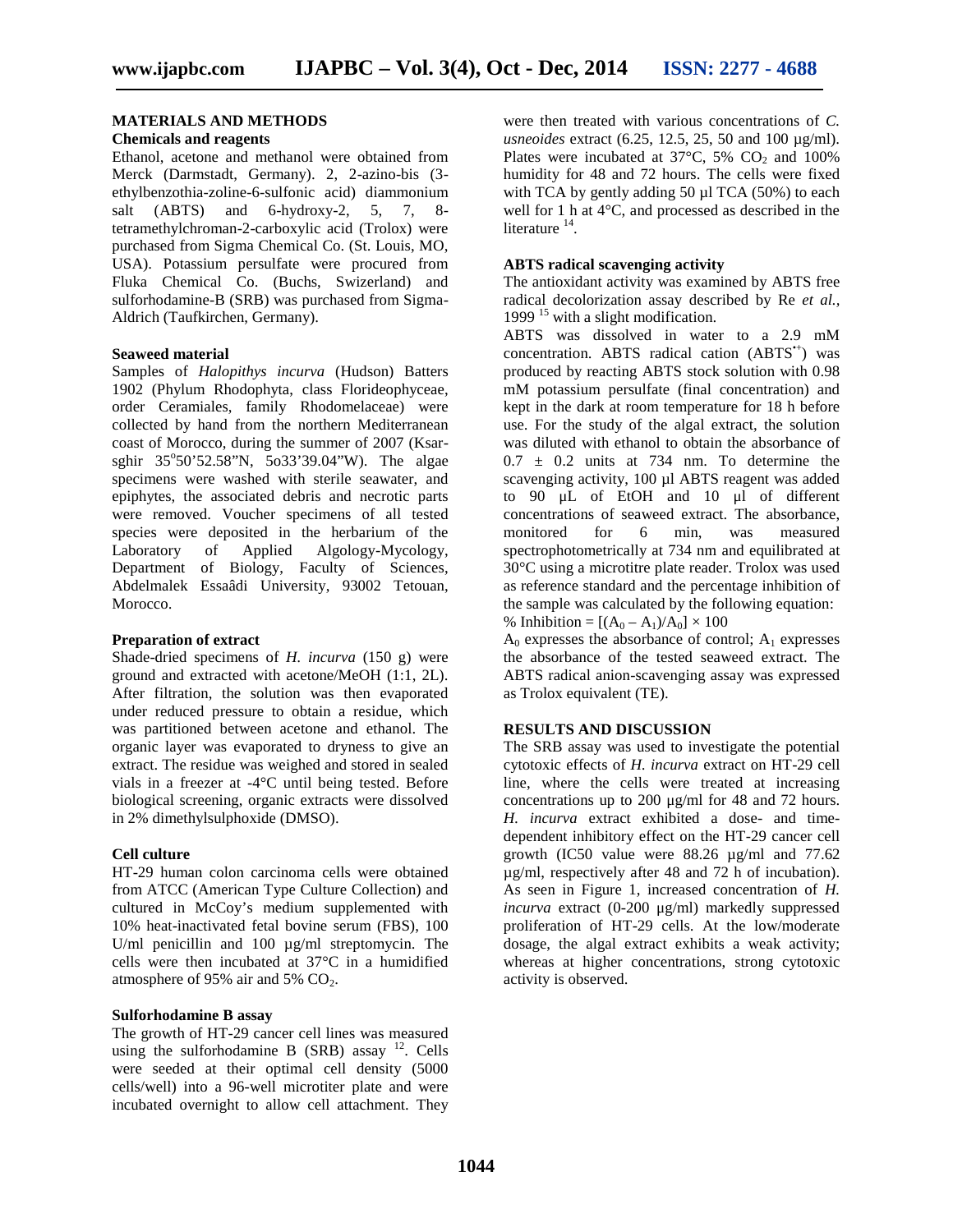

**Anti-proliferative activity of** *H. incurva* **against HT-29 colon cancer cells. Effect of extract treatment on the growth of HT-29 cells after 48h and 72h of incubation. Cells were treated with varying concentrations of** *H. incurva* **extract (12.5, 25, 50, 100 and 200 µg/ml) for 48 and 72 h. Cell viability was determined by SRB assay.** Data are expressed as mean  $\pm$  S.D. (n = 6).



**Figure 2.** The effects of *H. incurva* extract on the inhibition of the ABTS<sup> $+$ </sup> compared to Trolox. Values are the mean  $\pm$ **SD of three determinations.**

The present study demonstrated for the first time, to the best of our knowledge, that the extract of *H. incurva* exhibits antiproliferative activity against HT- 29 colon cancer cells. However, only very few researches on the antiproliferative potential of *H. incurva* have been reported until know. It has been demonstrated that the proliferation of RAW macrophages was not affected by the addition of the *H. incurva* polysaccharides (0 to 100 μg/mL) to the culture medium  $16$ . .

Antioxidant capacity of *H. incurva* extract was measured by using the ABTS assay. The radical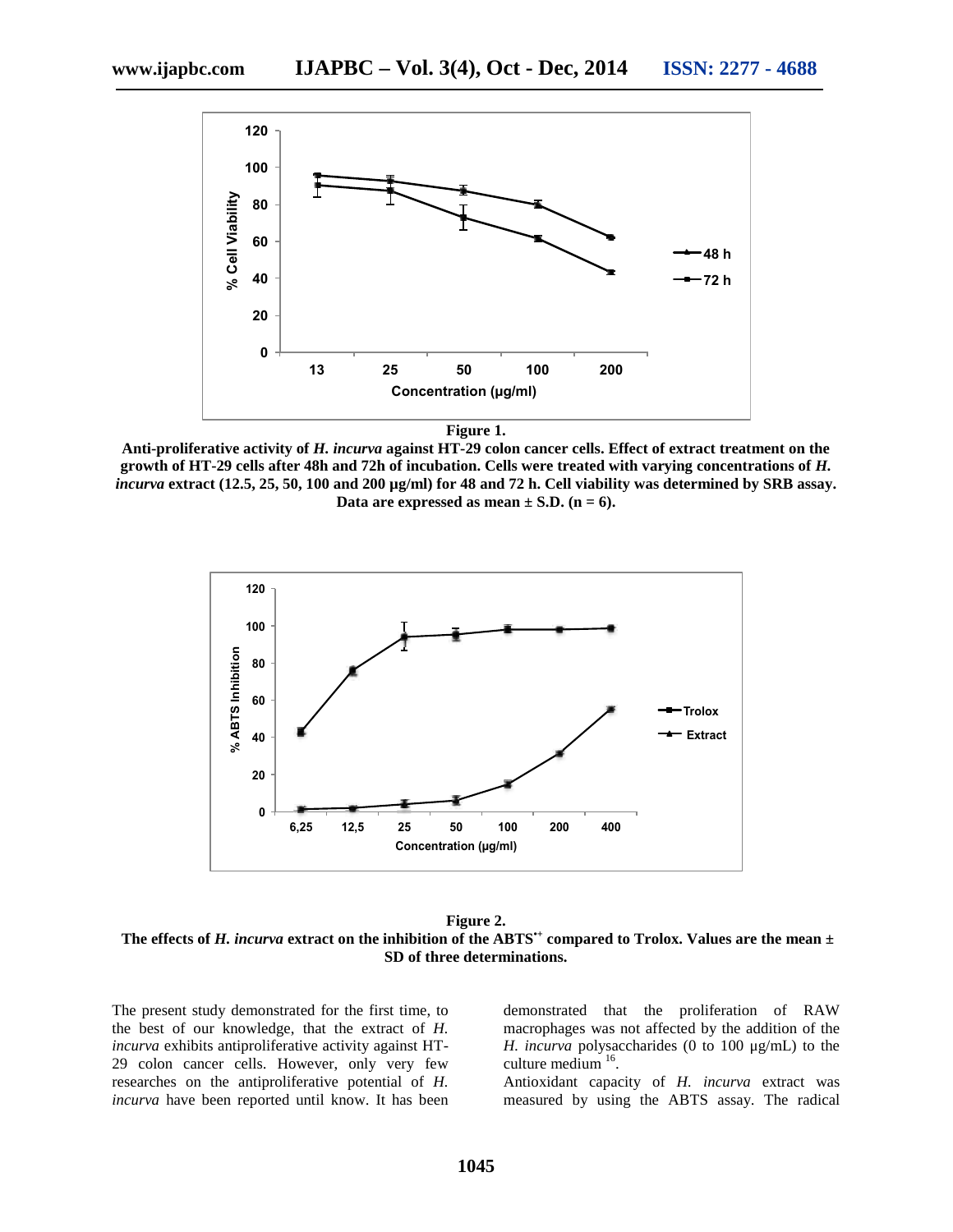scavenging activity of *H. incurva*, along with standard Trolox was shown in Figure 2. The seaweed extract was able to act against ABTS<sup>\*+</sup> radical and the activity was lower than that of standard compound. In addition, the reaction of the sample in this study with ABTS radicals was concentration-dependent. The percentage of inhibition was 98% and 55% for the Trolox and *H. incurva* extract, respectively, at the concentration of 400 μg/mL.

Recent studies have revealed that the species of the family Rhodomelaceae contain an important richness of bromophenols as phenolic compounds  $17, 18$ . .

Previous reports have revealed that the red alga *H. incurva* has interesting antioxidant properties <sup>19, 20</sup>. Therefore, Plaza *et al.*, 2010 reported highest content on total phenol (41.78  $\pm$  8.15 mg gallic acid/g extract) in the natural extract obtained after subcritical water extraction at 200 °C, of *H. incurva* <sup>19</sup>. Those phenolic compounds are regarded for their important dietary roles as antioxidants and chemo preventive agents  $2i$ . Our findings for antioxidant activity of *H. incurva* are in contrast with a previous report that showed that this seaweed demonstrated no activity against the DPPH radical with an EC50 > 1000  $\mu$ g/mL <sup>20</sup>. However, the same study, in the ß-carotene assay, showed an activity towards the radicals peroxides with an EC50 of  $51.09 \pm 0.14$  µg/mL. Thus, the values detected here for *H. incurva* activity are extremely interesting, leading us to further testing of different antioxidant assays to determine their possible antioxidant mechanisms.

#### **CONCLUSION**

The current study showed that *H. incurva* could be utilized as a source of natural pharmaceutical products as their crude extract exhibit antitumoral and antioxidant activities. More work is required to further characterize the specific chemical, which is responsible for their cytotoxic activity and pharmacological profile.

#### **CONFLICT OF INTEREST STATEMENT**

We declare that we have no conflict of interest.

#### **ACKNOWLEDGEMENTS**

The authors are grateful to Spanish Agency of International Cooperation and Development of the Foreign Ministry (AECID), Spain for providing the financial assistance for the work.

#### **REFERENCES**

1. Zbakh H, Chiheb H, Bouziane H, Motilva VS, Riadi H, Antibacterial activity of benthic marine algae extracts from the Mediterranean coast of Morocco. J. Microbiol. Biotechnol. Food Sci. 2012; 2 (1): 219-228.

- 2. Zbakh H, Chiheb I, Motilva V, Riadi H, Antibacterial, cytotoxic and antioxidant potentials of *Cladophora prolifera* (Roth) Kutzing Collected from the Mediterranean Coast of Morocco. AJPCT. 2014; 2 (10): 1187- 1199.
- 3. De los Reyes C, Zbakh H, Motilva V, Zubía E, Antioxidant and anti-inflammatory meroterpenoids from the brown alga *Cystoseira usneoides*. J. Nat. Prod. 2013; 76 (4): 621-629.
- 4. Bouhlal R, Haslin C, Chermann JC, Colliec-Jouault S, Sinquin C, Simon G, Cerantola S, Riadi H, Bourgougnon N, Antiviral activities of sulfated polysaccharides isolated from *Sphaerococcus coronopifolius* (Rhodophytha, Gigartinales) and *Boergeseniella thuyoides* (Rhodophyta, Ceramiales). Marine Drugs. 2011; 9 (7): 1187-1209.
- 5. Cosandey C, Bigot SS, Dacharry M, Gille E, Laganier R, Salvador P, Les eaux courantes : Géographie et environnement. Collection Belin Sup Géographie. 2003; 240 pp.
- 6. Bhacuni DS, Rawat DS, Bioactive Marine Natural Products. Springer/Anamaya Publishers. 2005; 382 pp.
- 7. Li K, Li XM, Ji NY, Wang BG, Natural bromophenols from the marine red alga *Polysiphonia urceolata* (Rhodomelaceae): Structural elucidation and DPPH radical scavenging activity. Bioorg. Med. Chem. 2007; 15 (21): 6627-6631.
- 8. Priyadharshini S, Bragadeeswaran S, Prabhu K, Ran SS, Antimicrobial and hemolytic activity of seaweed extracts *Ulva fasciata* (Delile 1813) from Mandapam, Southeast coast of India. Asian Pac. J. Trop. Biomed. 2011; 1: S38-S39.
- 9. Li YX, Wu HX, Xu Y, Shao CL, Wang CY, Qian PY, Antifouling Activity of Secondary Metabolites Isolated from Chinese Marine Organisms. Mar. Biotechnol. 2013; 15 (5): 552- 558.
- 10. Raghukumar S, Marine biotechnology an approach based on components, levels and players. Indian J. Geo. Mar. Sci. 2011; 40 (5): 609-619.
- 11. de Nanteuil G, Mast Agli P, A bromophenol in the red alga *Halopitys incurvus*. Phytochemistry. 1981; 20 (7):1750-1751.
- 12. Oumaskour K, Boujaber N, Etahiri S, Assobhei O, Anti-inflammatory and antimicrobial activities of twenty-three marine red algae from the coast of sidi bouzid (el jadida-morocco). Int J Pharm Pharm Sci. 2013; 5 (3): 145-149.
- 13. Spavieri J, Allmendinger A, Kaiser M, Itoe MA, Blunden G, Mota MM, Tasdemir D, Assessment of Dual Life Stage Antiplasmodial Activity of